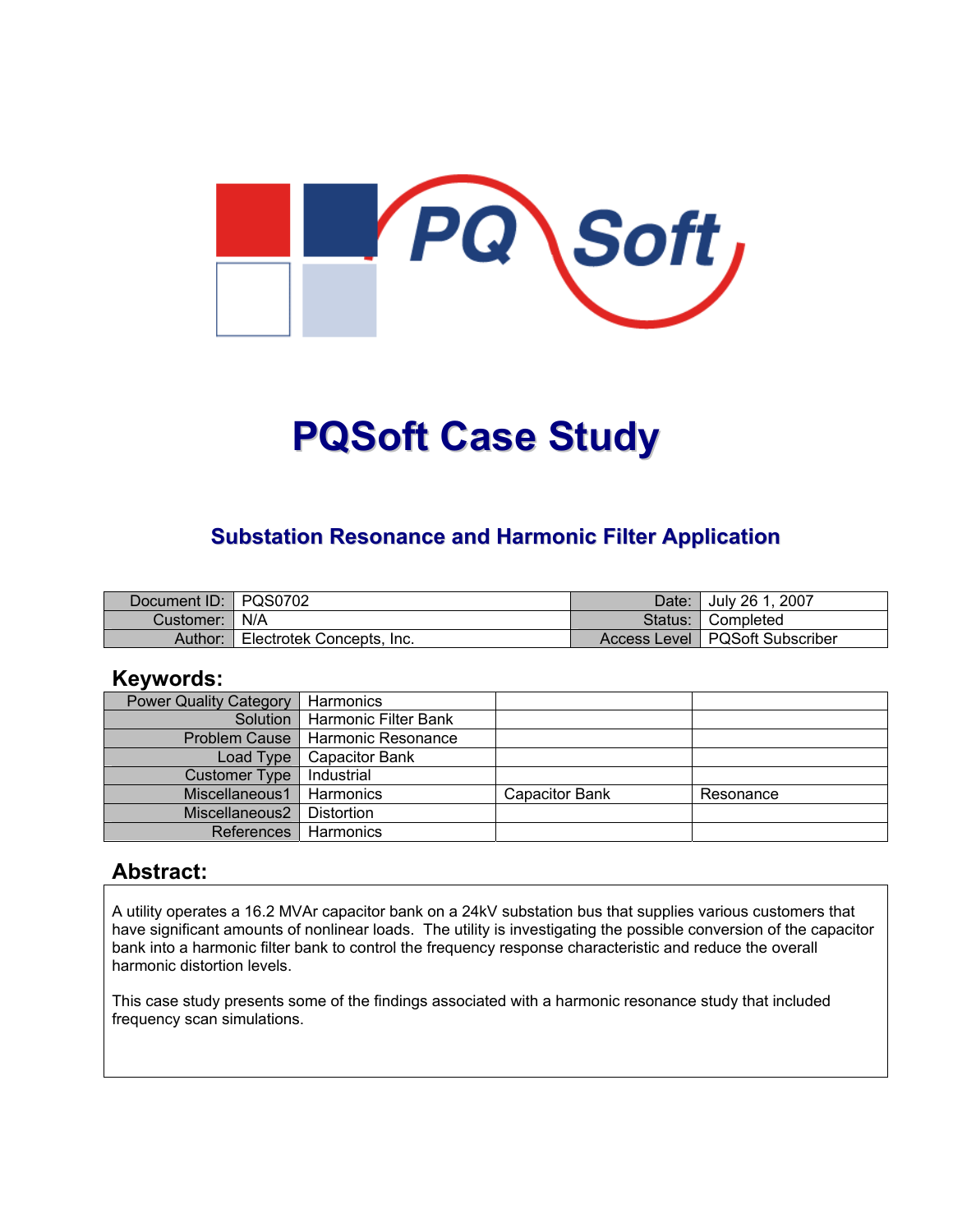## <span id="page-1-0"></span>**TABLE OF CONTENTS**

## **LIST OF FIGURES**

| Figure 4 - Frequency Response with 16.2 MVAr and 300 kVAr Capacitor Banks In-service6 |  |
|---------------------------------------------------------------------------------------|--|
|                                                                                       |  |
|                                                                                       |  |

## **RELATED STANDARDS**

IEEE Std. 519-1992 IEEE Std. 1036-1992

## **GLOSSARY AND ACRONYMS**

| ASD        | Adjustable-Speed Drive           |
|------------|----------------------------------|
| CF.        | <b>Crest Factor</b>              |
| <b>DPF</b> | <b>Displacement Power Factor</b> |
| <b>PF</b>  | Power Factor                     |
| <b>PWM</b> | <b>Pulse Width Modulation</b>    |
| <b>THD</b> | <b>Total Harmonic Distortion</b> |
| <b>TPF</b> | True Power Factor                |
|            |                                  |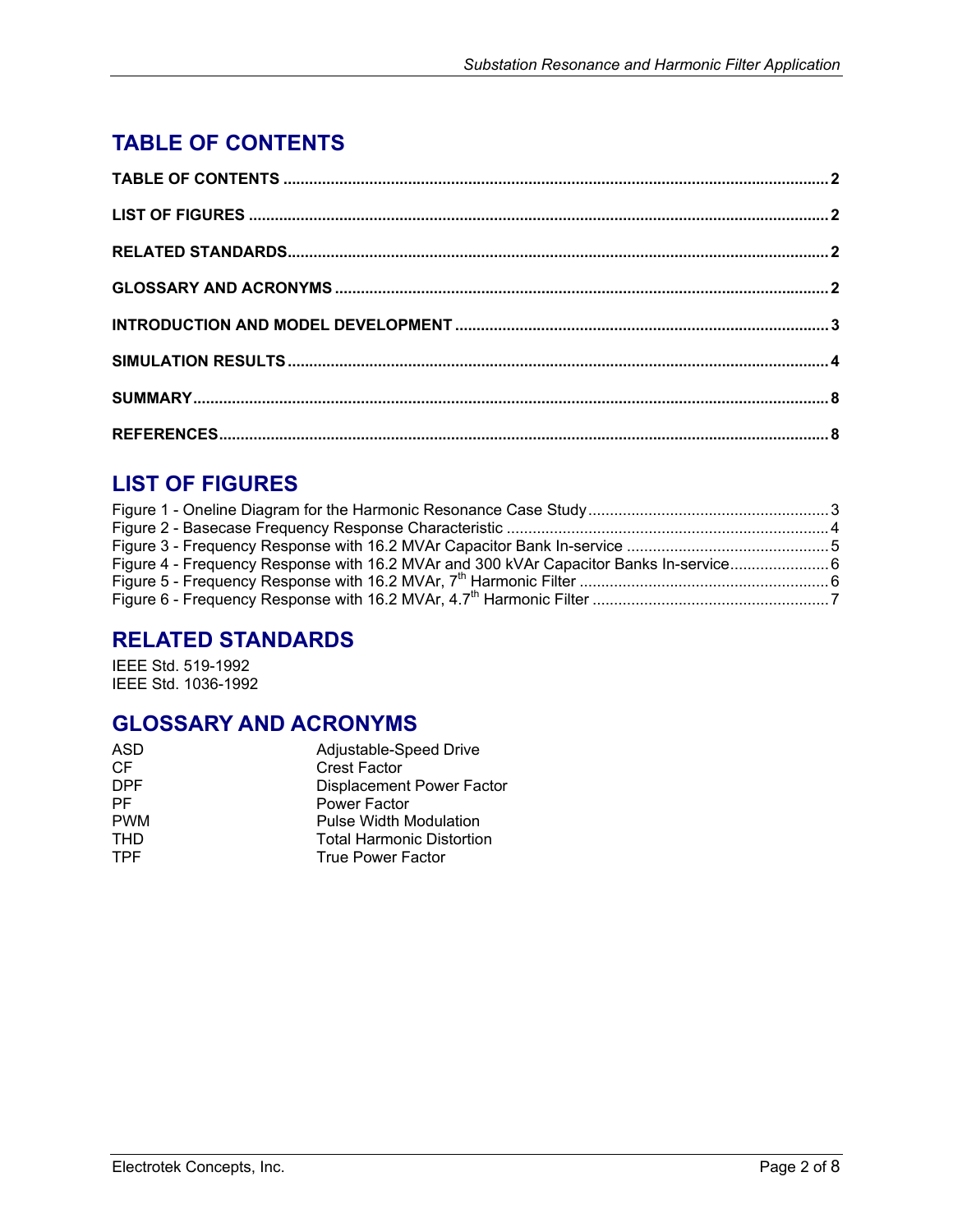## <span id="page-2-0"></span>**INTRODUCTION AND MODEL DEVELOPMENT**

A substation harmonic resonance and filter application evaluation was completed for the system shown in [Figure 1.](#page-2-1) The accuracy of the system model was verified using three-phase and single-line-to-ground fault currents and other steady-state quantities, such as capacitor bank rated current and voltage rise.

<span id="page-2-1"></span>

**Figure 1 - Oneline Diagram for the Harmonic Resonance Case Study**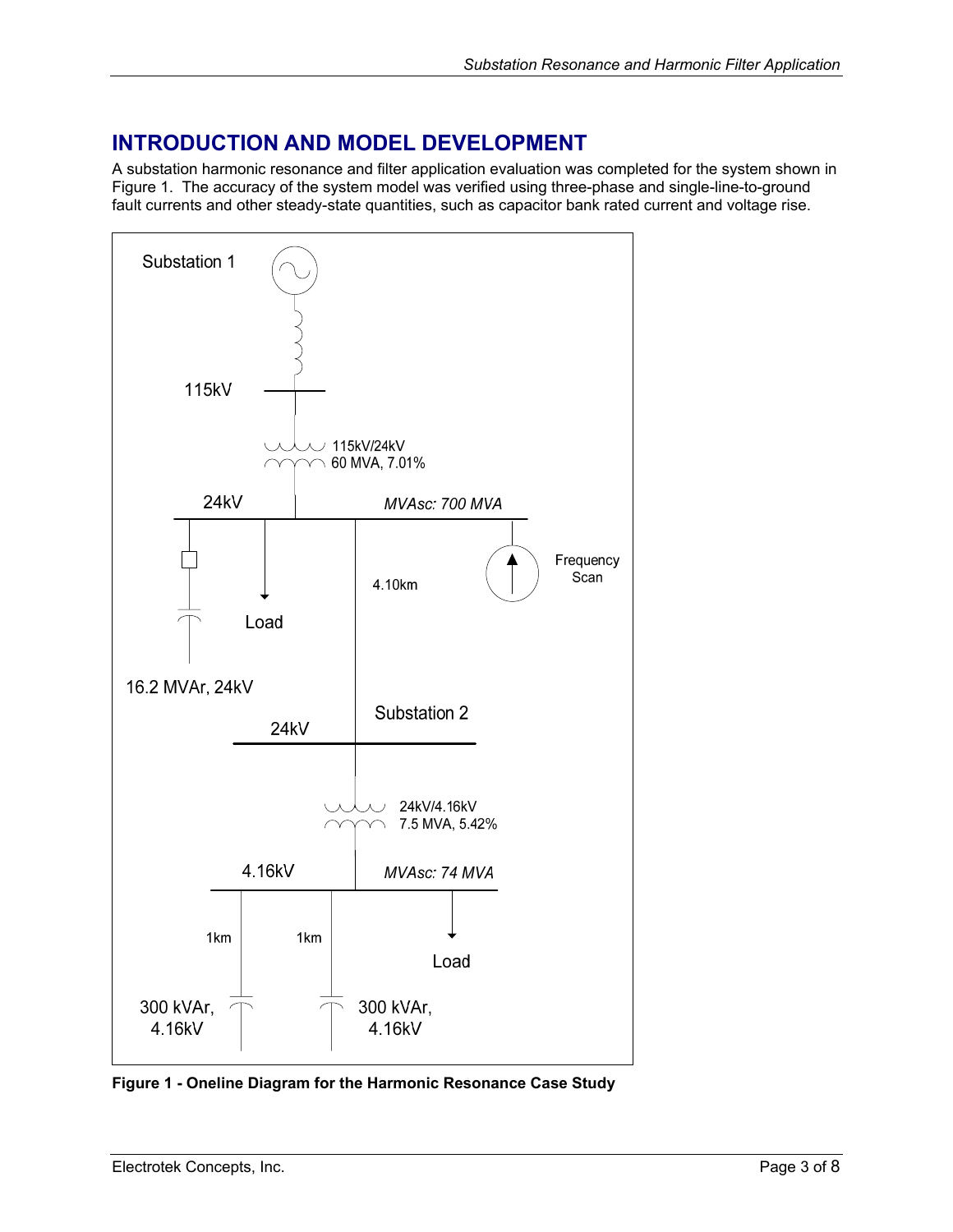## <span id="page-3-0"></span>**SIMULATION RESULTS**

The frequency response characteristic is determined by using frequency scan simulations. A frequency scan is the most commonly used technique for harmonic analysis of power systems. A scan determines the impedance vs. frequency characteristic at a particular bus by injecting a one-amp current source at the bus over a range of frequencies and then observing the resulting voltage. The voltage is directly related to the system impedance in ohms. Frequency scan analysis is the best method for identifying resonance conditions and evaluating harmonic filter designs.

[Figure 2](#page-3-1) shows the impedance vs. frequency simulation result for the basecase condition that has no shunt capacitor banks in service. The frequency scan is completed at the 24kV bus at Substation 1 where the 16.2 MVAr capacitor bank is installed. The frequency range for the scan is from 60 Hz to 5,000 Hz, with a 1 Hz increment.

<span id="page-3-1"></span>

**Figure 2 - Basecase Frequency Response Characteristic** 

[Figure 3](#page-4-1) shows the impedance vs. frequency simulation result with the 16.2 MVAr, 24kV capacitor bank in service. The initial basecase result is also shown on the graph so the two conditions can be compared. The simulated parallel resonance due to the addition of the shunt capacitor bank was 404 Hz  $(6.73<sup>th</sup>)$ harmonic). A simple hand-calculation can be used to validate this result:

$$
h_r \approx \sqrt{\left(\frac{MVA_{3\phi}}{MVAr_{3\phi}}\right)} = \sqrt{\left(\frac{700}{16.2}\right)} = 6.57 \text{ (394Hz)}
$$

where:

 $h_r$  = parallel resonant frequency (x fundamental) MVA<sub>3 $\phi$ </sub> = three-phase short circuit capacity (MVA =  $\sqrt{3}$ \*24kV\*16.85kA≈700MVA)  $MVAr_{3\phi}$  = three-phase capacitor bank rating (MVAr)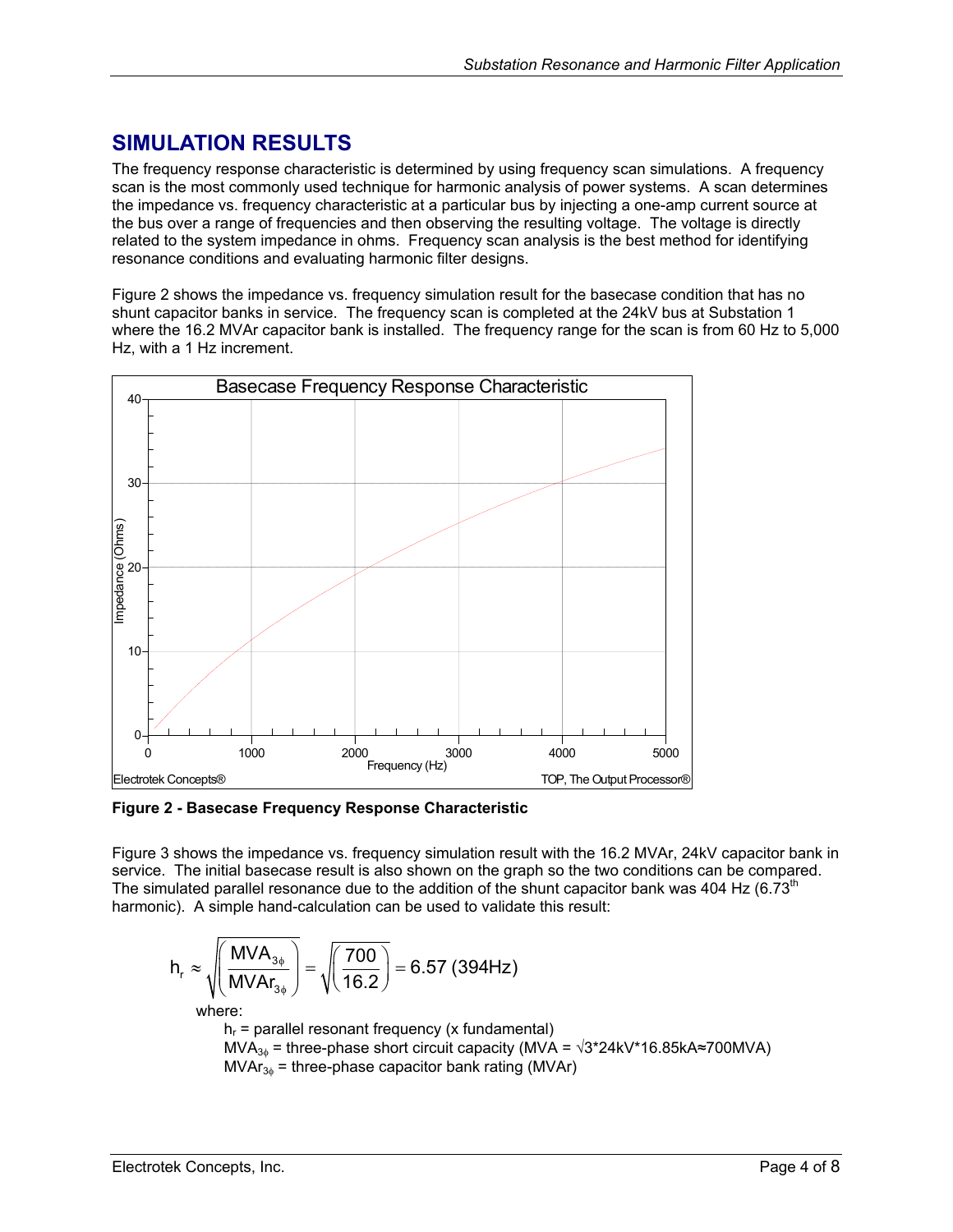<span id="page-4-1"></span><span id="page-4-0"></span>

**Figure 3 - Frequency Response with 16.2 MVAr Capacitor Bank In-service** 

The simulated resonant frequency is slightly different from the calculated value. This is primarily due to the capacitance of the distribution feeder (that is ignored during the hand-calculation approximation) and the effect of load. The simulated steady-state voltage rise of 2.28% (23.4183kV vs. 23.9523kV) is also quite close to the calculated value:

$$
\Delta V = \left(\frac{M V A r_{3\phi}}{M V A_{\rm sc}}\right) * 100 = \left(\frac{16.2}{700}\right) * 100 = 2.31\%
$$

[Figure 4](#page-5-1) shows the effect on the simulated frequency response characteristic when adding the two 300 kVAr, 4.16kV capacitor banks. The simulated parallel resonance is shifted slightly to 432 Hz (7.2<sup>th</sup>) harmonic).

Because the resonant frequency shown in [Figure 4](#page-5-1) is near the  $7<sup>th</sup>$  harmonic (432 Hz), it might be assumed that the solution to the problem would be to convert the 16.2 MVAr capacitor bank into a  $7<sup>th</sup>$ harmonic filter. This would seem at first to be a reasonable approach since the goal of applying a harmonic filter is to change an uncontrolled high impedance (high voltage distortion) condition to a lower impedance condition (low voltage distortion). [Figure 5](#page-5-2) shows the impact on the simulated frequency response characteristic when converting the capacitor bank into a  $7<sup>th</sup>$  harmonic filter. The previous case results are also shown on the graph so the conditions can be compared.

As can be observed in [Figure 5,](#page-5-2) the high impedance near the  $7<sup>th</sup>$  harmonic is replaced with a lower impedance value. This would suggest that the resulting voltage distortion should also be reduced when the filter is applied. However, the application of a single-tuned shunt filter bank creates a new parallel resonance that must also be evaluated. The simulated new parallel resonance frequency is 288Hz  $(4.8<sup>th</sup>$ harmonic).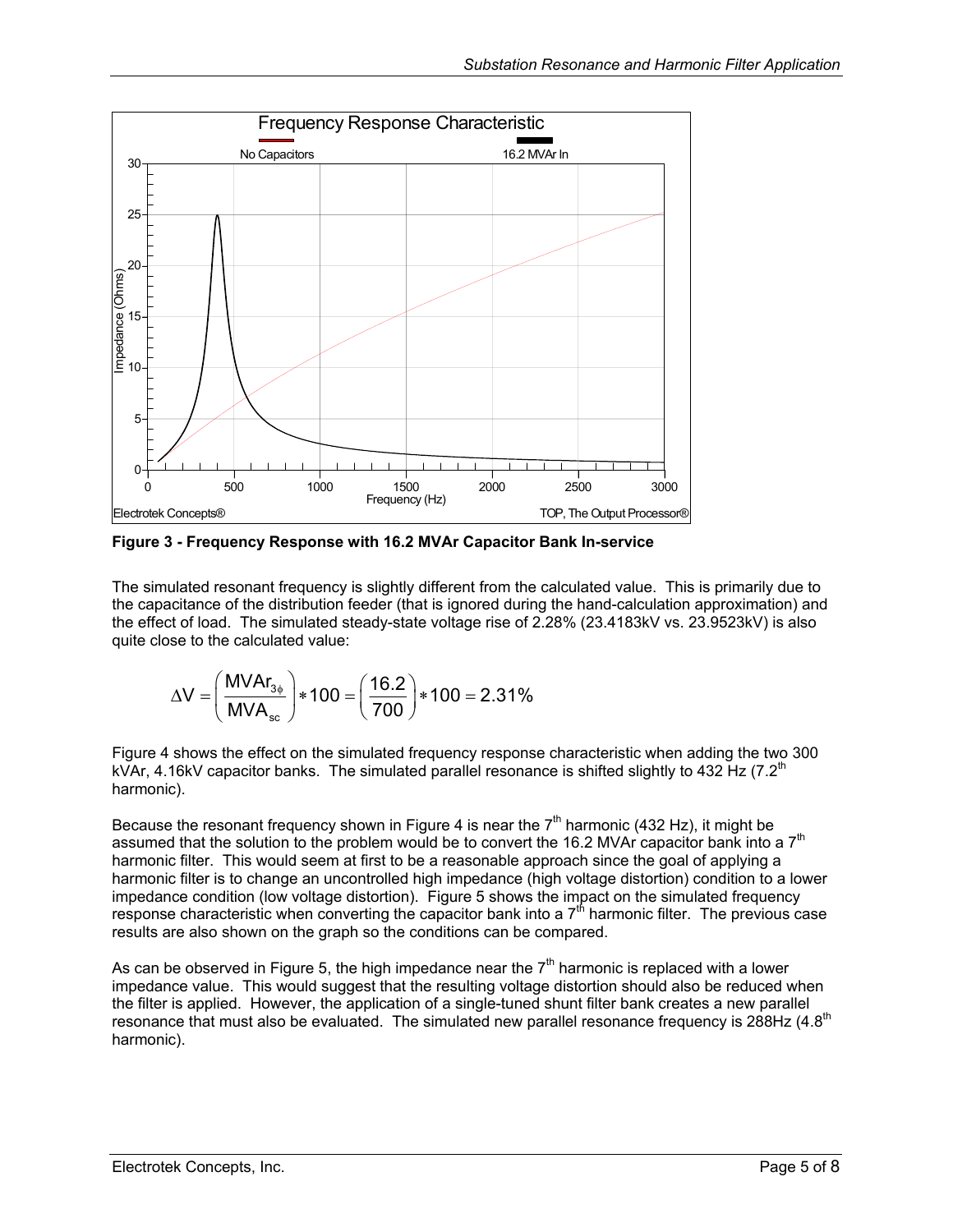<span id="page-5-1"></span><span id="page-5-0"></span>

**Figure 4 - Frequency Response with 16.2 MVAr and 300 kVAr Capacitor Banks In-service** 

<span id="page-5-2"></span>

Figure 5 - Frequency Response with 16.2 MVAr, 7<sup>th</sup> Harmonic Filter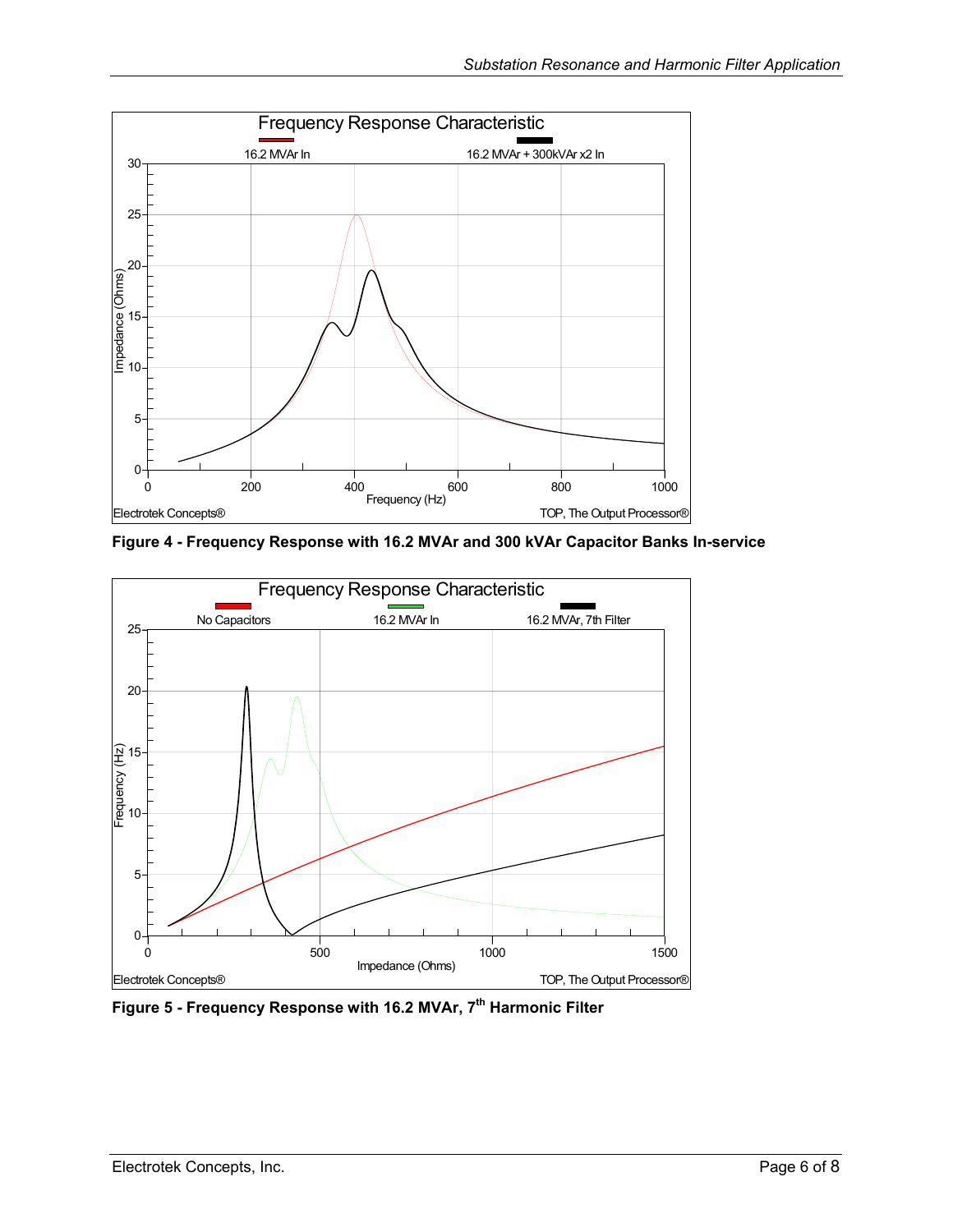<span id="page-6-0"></span>The harmonic number for the new parallel resonance may be approximated using:

$$
h_{r_{\text{new}}} \approx \left(\frac{h_{\text{filter}}}{\sqrt{\left(1 + \left(\frac{X_{\text{sc}}}{X_{\text{filter}}}\right)\right)}}\right) = \left(\frac{7.0}{\sqrt{\left(1 + \left(0.8223/0.7256\right)\right)}}\right) = 4.79
$$
\nwhere:

 $h_{\text{mew}}$  = resulting (new) parallel resonant frequency (x fundamental)  $X_{SC}$  = system short circuit reactance ( $\Omega$  - (24kV/ $\sqrt{3}$ )/16.85kA=0.8223 $\Omega$ )  $X_{\text{filter}}$  = reactance of series filter reactor ( $\Omega$ )

$$
X_{\text{filter}} = \frac{kV_{\phi\phi}^2}{(MVAr_{3\phi}) * n^2} = \frac{24^2}{(16.2) * 7^2} = 0.7256\Omega
$$
 1.925mH

This frequency should be checked when designing shunt harmonic filters to make sure that a parallel resonance is not introduced at a lower order characteristic harmonic. In this example, installing a  $7<sup>th</sup>$ harmonic filter retunes the system near the  $5<sup>th</sup>$  harmonic which may actually increase the voltage distortion level. It is generally good practice to apply filters starting at the lowest characteristic harmonic to avoid this problem (e.g.,  $4.7<sup>th</sup>$  filter for six-pulse drive load).

[Figure 6](#page-6-1) shows the influence on the simulated frequency response characteristic when converting the 16.2 MVAr capacitor bank into a 4.7th harmonic filter. The previous case results are also shown on the graph so the conditions can be compared. The application of the 4.7<sup>th</sup> harmonic filter results in a new parallel resonance frequency that is  $230$ Hz (3.8<sup>th</sup> harmonic).

<span id="page-6-1"></span>

**Figure 6 - Frequency Response with 16.2 MVAr, 4.7th Harmonic Filter**